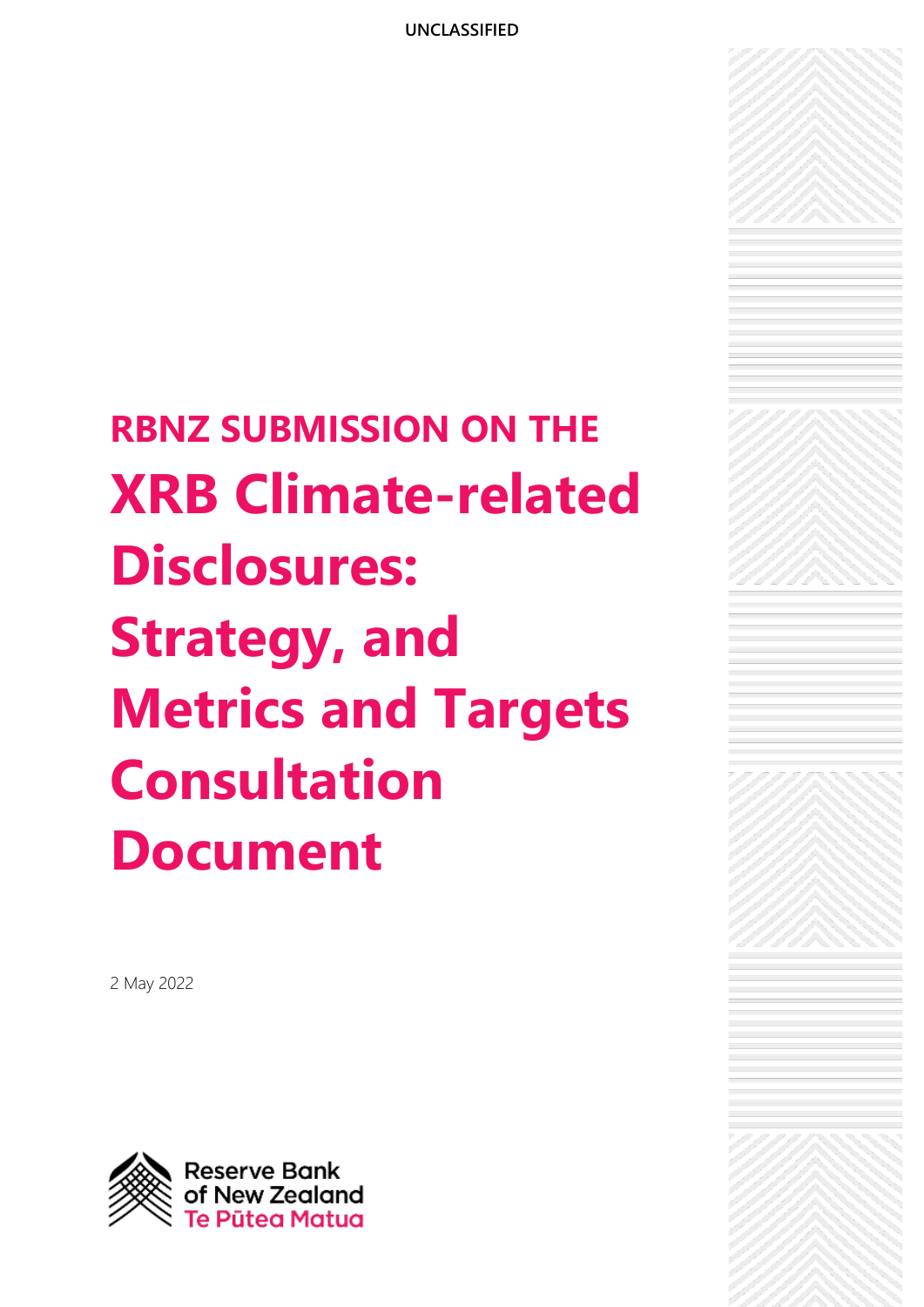# **Introduction**

Protecting and promoting the stability of New Zealand's financial system is one of our key objectives. Climate-related risks will have a significant effect on New Zealand's economy and financial system. Therefore, we are a strong supporter of increased disclosure of climate-related risks as a way to understand and mitigate financial risks while incentivising investment in a low emissions economy.

We congratulate the External Reporting Board (XRB) for its significant progress in developing the reporting regime.

We note that the ultimate responsibility for managing risks lies with the firms themselves, not with regulators, and we see disclosure as a key step to making that happen. Disclosure can facilitate:

- Changes to firms' behaviour by directing attention to climate-related risks 'you manage what you measure'.
- Changes to investors' behaviour by reflecting the climate-related risks and opportunities of investment thus helping to avoid stranded assets and incentivise low-emission investment.

Therefore, disclosure can help ensure that climate change is routinely considered in business decisions and provide important information to investors for their allocation of capital.

We have a close interest in the reporting standards that the XRB is developing to implement the new requirements in line with the Task Force on Climate-Related Financial Disclosures (TCFD) guidance. These standards will apply to a number of the banks and insurers that we supervise and will incentivise them to make progress on robust long-term plans for responding to climate change and managing emerging risks.

We will also be publishing a guidance note for regulated entities on best practice management of climate-related risks which will cover the separate question of what firms should do, rather than what they should disclose.

Cross-agency collaboration is crucial to address the challenge that climate change poses for the financial system. We are liaising closely with XRB and will continue to engage closely to ensure that any guidance or expectations we issue are aligned with what the XRB covers in respect of the reporting of that risk management. Our goal is to see entities manage their own climate-related risks in a transparent manner that ensures these risks and opportunities are incorporated into business decisions.

We are aware that some of our comments and suggestions will be more appropriate to include in guidance. We look forward to discussing these with you.

# **Background**

We place a significant emphasis on disclosure as part of our regulatory framework to support effective market discipline. More broadly, disclosure is an important part of how we assess financial stability and risks in the sectors we regulate. Adequate disclosure is critical to our financial stability mandate at the RBNZ.

In step with other regulators and central banks we are intensifying our supervision of climaterelated risks and incorporating climate risks into our stress testing programme. We learn from and share best practice through the Central Banks and Supervisors Network for Greening the Financial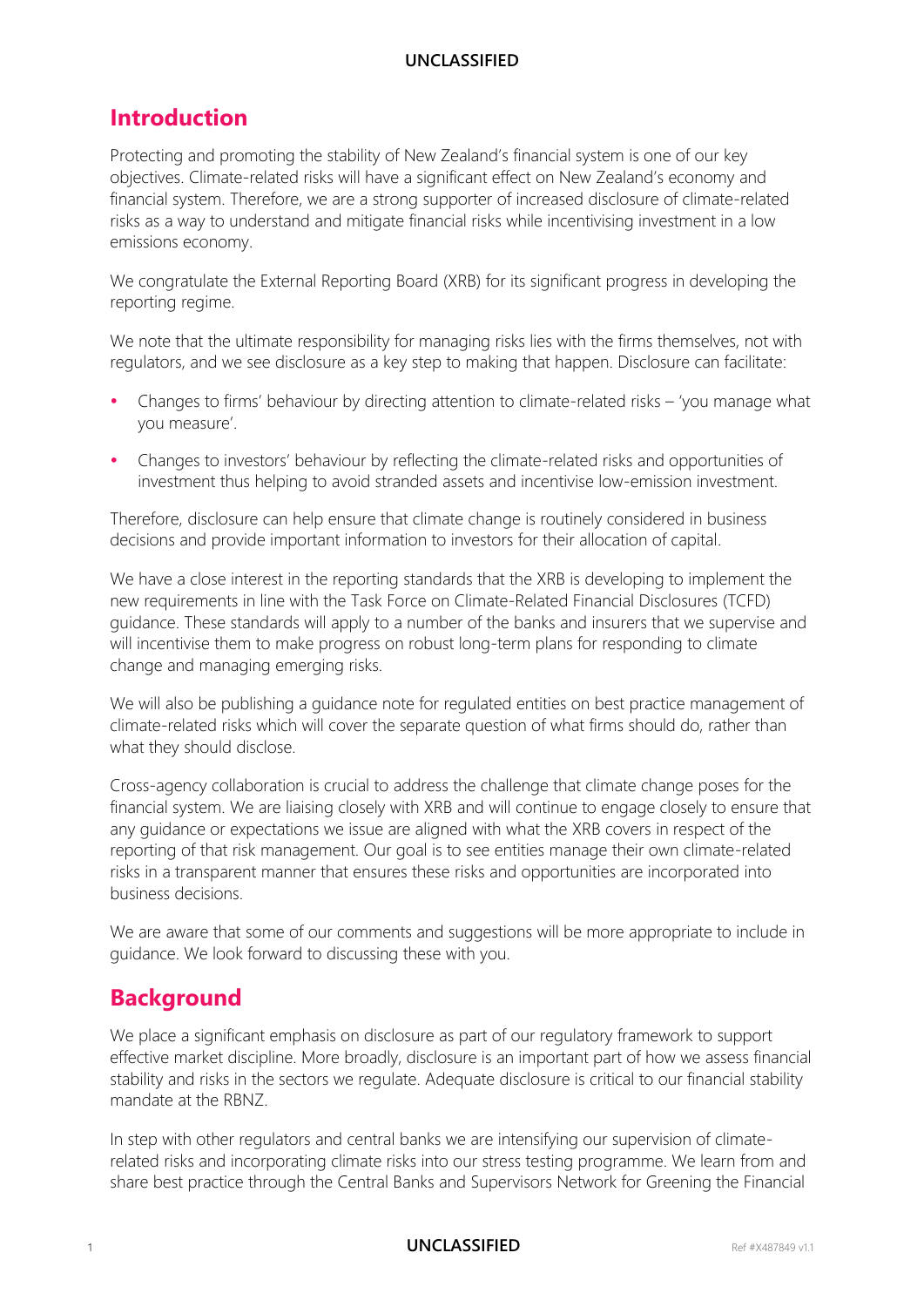System (NGFS), a network of 108 central banks and supervisors working together on climate change.

A key output of the NGFS is the development of climate scenarios which may help advance a wellgrounded basis for vulnerability assessments/stress testing. We are developing our stress testing programme, with an initial focus on coastal flooding. We plan to develop a scenario-based stress test in 2023. To help align our stress testing (where possible), with the scenarios developed as part of the mandatory climate-related disclosure regime, we are liaising closely with XRB and participating as an observer in the Aotearoa Circle's development of sector-based scenarios for the banking sector.

Our comments are based primarily on our role as prudential regulator. We also intend to lead by example and develop the building blocks for our own disclosure. We have disclosed our operational carbon footprint since 2019 and have taken initial steps to understand the impact of our investments. Some of our comments reflect our practical experience in emission reporting and the challenges we face particularly for financed emissions.

# **Response to the Questions Raised in the Consultation Document**

### **Question 1: Do you think the proposed Strategy section of NZ CS 1 meets primary user needs?**

**Question 1a: Do you think that the information in this section of the standard will provide information that is useful to primary users for decision making? If not, please explain why not and identify any alternative proposals.**

We believe this information will be useful for primary users.

We note that for many firms this will be the first time they have gathered, managed and disclosed climate-related information and it will be challenging. Being as clear as possible is critical and will help make disclosure feasible.

The integration of climate change considerations across the economy and financial system will require significant capacity building for firms, boards, regulators, investors and other stakeholders. We note capacity building is underway through groups such as the Institute of Finance Professionals New Zealand, the Institute of Directors and Toitū Tahua, the Centre for Sustainable Finance and encourage entities to engage.

We agree broadly with the need to extend disclosure to cover both transition plans *and*  adaptation plans. Adaptation plans should help keep companies focused on preparing for the impacts of climate change. As a regulator, this will help us assess, monitor and manage the exposure and preparedness/resilience of the firms we supervise who report under the regime. However, we suggest considering a single plan covering both transition and adaptation. In practice, these issues intertwine and overlap. Having a single plan may reduce the burden on entities of having to adjust multiple plans and make it easier for primary users to form a holistic view of an entity's resilience to climate-related risks.

At present we do not understand whether the inclusion and use of 'actual financial impacts' is feasible given data and methodology constraints, but this could be because we are not clear of the intent (perhaps further clarification is warranted). While we consider the internal logic and the TCFD alignment makes sense, input from entities will be critical to understand the feasibility of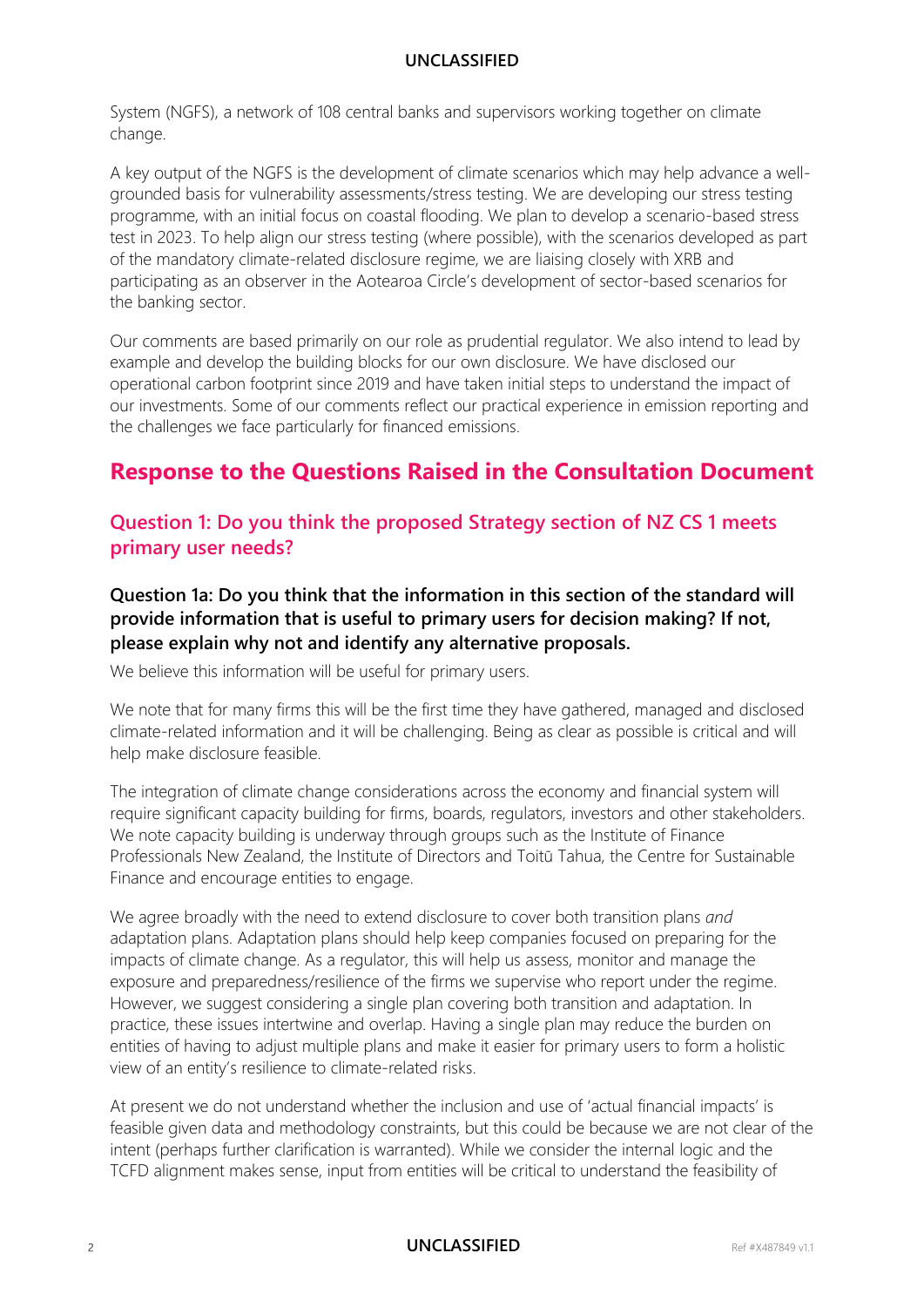reporting 'actual financial impacts'. For example, does this require entities to ascribe actual financial impacts from a storm and then the degree to which that storm can be attributed to climate change? The first-time adoption provisions mean only qualitative information will be required for the first report, and ascribing financial impact in year two may be challenging. Both the TCFD and TRWG recognise that this will not be easy. For example, TCFD states: "These impacts may be described in qualitative, quantitative, or a combination of both qualitative and quantitative terms. The Task Force encourages organisations to include quantitative information, where data and methodologies allow."

### **Question 1b: Do you consider that this section of the standard is clear and unambiguous in terms of the information to be disclosed? If not, how could clarity be improved?**

We agree it is critical to cover methodologies and assumptions particularly given data issues and that methodologies are evolving or not well understood.

However, we also suggest that the standard (or guidance) should require firms to outline the consequences or limitations of these methodologies and assumptions (and the judgements that led to these assumptions).

### **Question 1c: Do you consider that this section of the standard is adequately comprehensive and achieves the right balance between prescriptiveness and principles-based disclosures? If not, what should be removed or added to achieve a better balance?**

Given the current context where standards and methodologies are rapidly evolving, the balance between prescription and principles makes sense. Entities will need time to embed new processes, including understanding current and future risks, opportunities and financial implications, while at the same time considering national and global developments.

However, over time as standards and methodologies develop, it may be worth considering being more prescriptive either in the standards or the guidance. Further, there will be a limit to the usefulness of the data for comparison under the principles-based approach. It is harder to compare across sectors, sub-sectors and firms with little or no prescribed disclosure. Sectoral guidance is one way to support consistency with the intended outcome of making it easier to compare firms within the same sector.

## **Question 2: Do you agree that a standalone disclosure describing the entity's business model and strategy is necessary? Why or why not?**

We strongly support this provision. Having the description with the disclosure should improve understanding and accessibility by enabling primary users to reflect and assess the CRE's disclosure against its business model and strategy. As the transition and adaptation plans evolve, we would expect to see them incorporated into this standalone disclosure.

# **Question 3: Do you agree that we should not prescribe which global mean temperature increase scenario(s) should be used to explore higher physical risk scenarios (such as 2.7°C and/or 3.3°C or by using Representative**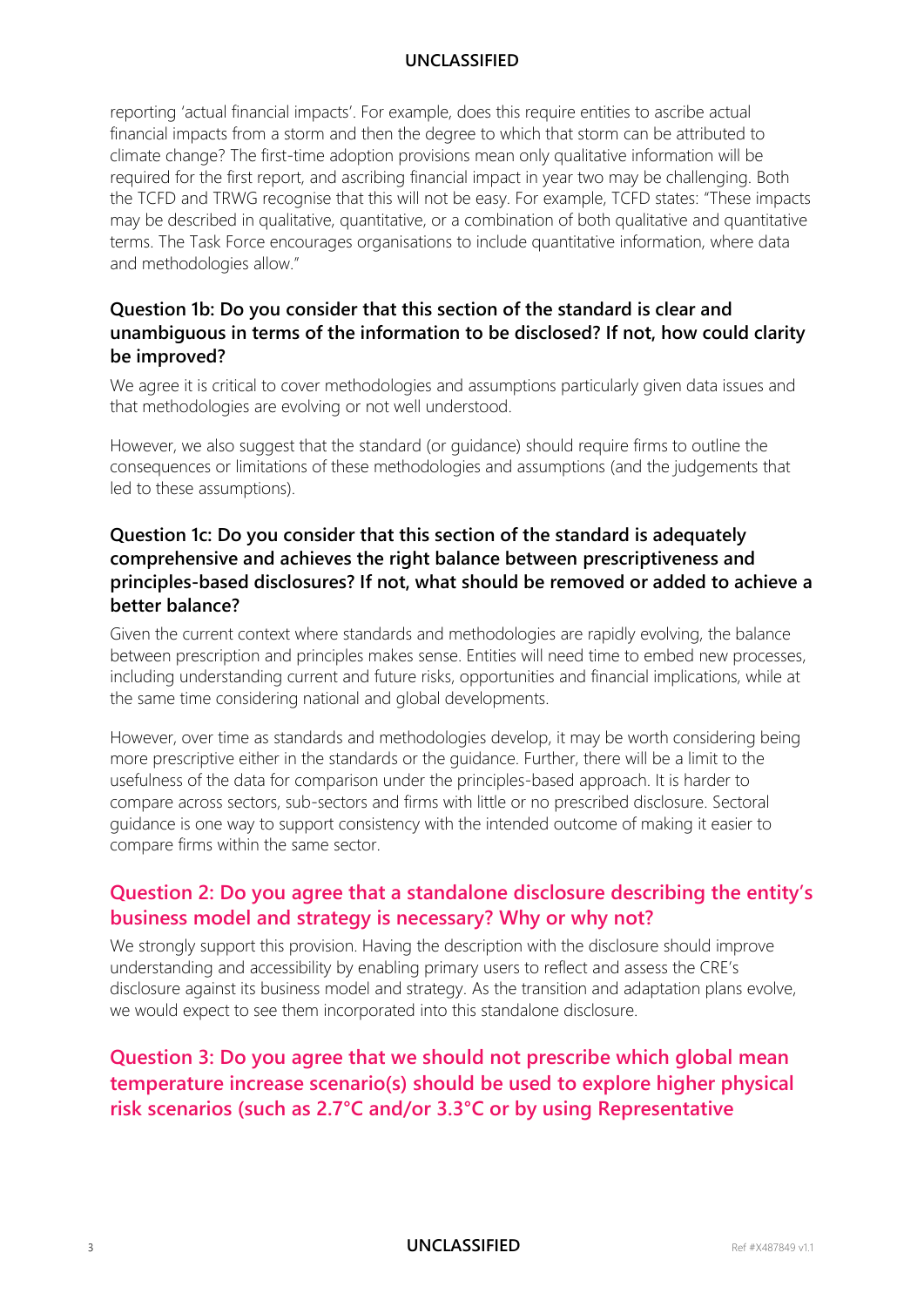### **Concentration Pathways (RCP) such as RCP4.5 or 6), but rather leave this more open by requiring a 'greater than 2°C scenario'? Why or why not?**

We support a flexible approach given that scenarios will change over time with increased understanding. Going forward, we support incorporating a regular review to mitigate any risk of entities gravitating to scenarios with a low 'upper bound'.

One thing to note is that using a 1.5°C scenario for high transition risks implicitly assumes a tradeoff between emissions pricing and global rising temperatures. While this holds globally or for large countries or blocs, it does not necessarily hold for a small country like New Zealand that could experience both high domestic emissions pricing and severe physical impacts from global warming simultaneously. It would be helpful if the guidance allowed for such a scenario, perhaps by specifying that a path for emissions pricing that would be consistent with 1.5°C if applied globally would meet the guidance and could be combined with physical risks from global warming in excess of 1.5C.

It may make sense to update the guidance periodically and have the standard reference the guidance.

# **Question 4: We do not require transition plans to be tied to any particular target such as net zero and/or 1.5°C, but that entities will be free to disclose this if they have done so. Do you agree? Why or why not?**

We agree. We note it is more important that entities develop and implement plans to transition to a low carbon economy that include concrete targets and actions in the short and medium term, than only generic targets such as net zero by 2050.

# **Question 5: Do you have any views on the defined terms as they are currently proposed?**

We suggest considering the following:

- 'Adaptation plans' We note potential issues with the insurance industry use of the terms 'risk' and 'minimising'. The insurance industry prices and accepts risks (rather than minimising them). Asking insurers to 'minimise' risks associated with physical climate changes could be too prescriptive to their overall business models and could have unintended consequences such as insurance retreat from areas at risk from future flooding.
- It would be useful to define 'short-term', 'medium-term' and 'long-term'. Such terms vary between industries and within industries. For example, for a general insurer short-term is < 1 year, and long-term could be anything beyond the business plan, c. > 3-5 years. In contrast, a life insurer would have long-term products lasting 30+ years. For consistency, stipulating a range may be useful. For example, 'short-term <5 year', 'medium-term is 5-10 years', 'long-term > 10 years'. Given the different nature of industries, these definitions may need to be sector-based (but clearly defined in terms of the climate standards).
- It would be useful to define 'science-based target'.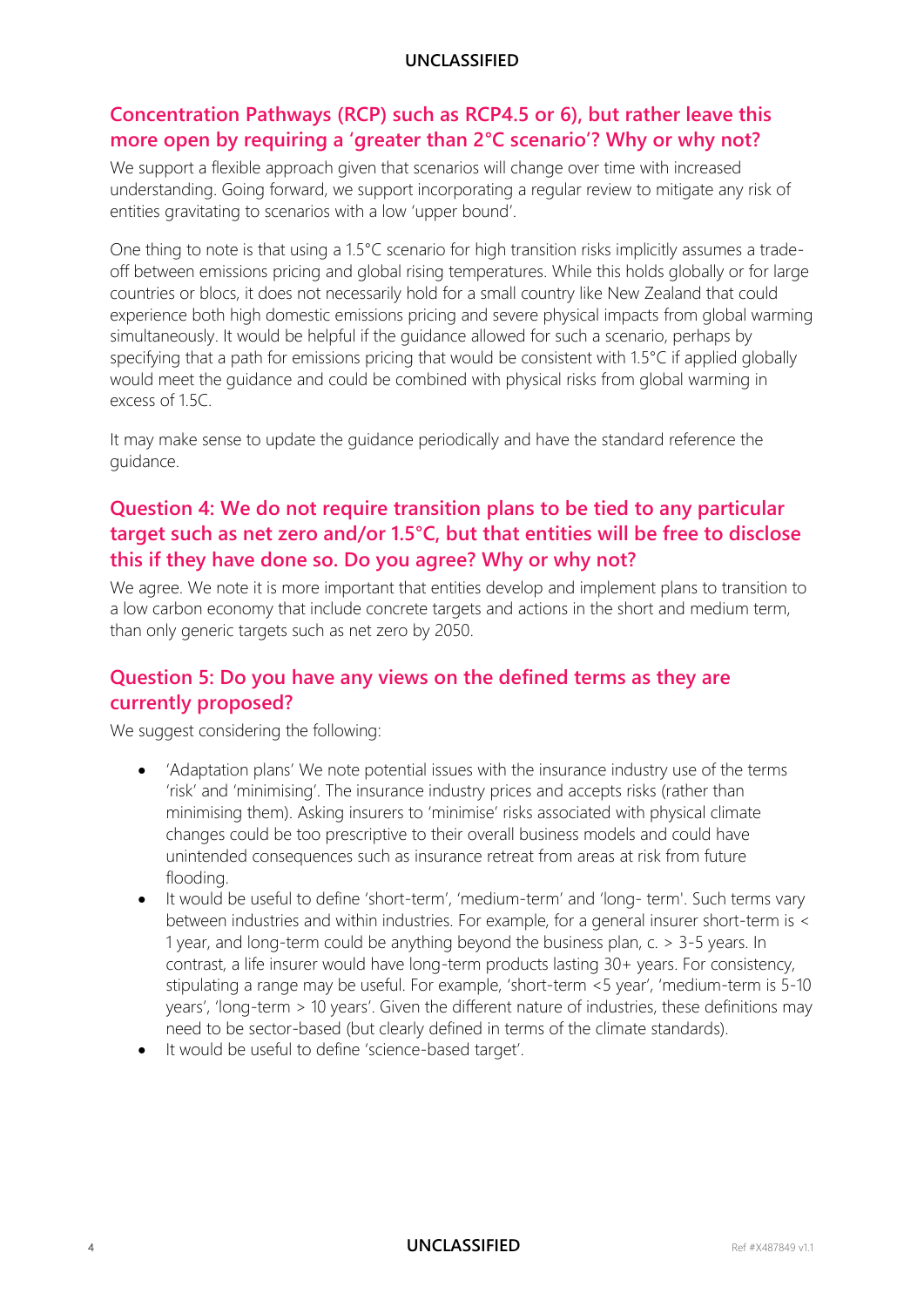## **Question 6: The XRB has identified adoption provisions for some of the specific disclosures in NZ CS 1:**

### **Question 6a: Do you agree with the proposed first-time adoption provisions? Why or why not?**

Given the urgency of preparing for and mitigating climate change, we support including scenario analysis in the first year of disclosure. Early scenario analysis will help entities get an early view of the resilience of their organisations to climate change. This in turn will help them integrate climate considerations through their organisations, for example setting aside budgets for further scenario analysis.

We stress the need to get started. Starting with qualitative disclosures and moving to quantitative disclosures means a lower threshold for getting started, and hopefully a smoother and more transparent pathway to fuller more meaningful disclosures. We agree that delays would may lead to broader risks for the financial system if this information was not disclosed until 2025–2030. We don't think it is necessary to have a longer adoption provision for adaptation plans and believe there should be a single adaptation/transition plan.

# **Question 7: Do you think the proposed Metrics and Targets section of NZ CS 1 meets primary user needs?**

### **Question 7a: Do you think that the information in this section of the standard will provide information that is useful to primary users for decision making? If not, please explain why not and identify any alternative proposals.**

We believe this information will be useful for primary users.

We agree it is critical to find the right balance between disclosing clear information that meets the needs of users without diminishing clarity with excessive detail.

We agree with the focus on gross emission reduction, rather than offsets. We suggest further clarification is needed around science-based targets, for example, clarifying the distinction between specific operational targets (e.g. reducing business travel GHG emissions by 50% by 2030) and more generic targets (such as net zero by 2050).

#### **Question 7b: Do you consider that this section of the standard is clear and unambiguous in terms of the information to be disclosed? If not, how could clarity be improved?**

We believe that clarity could be enhanced in the following areas:

- Disclosure requirements for cross-industry metrics. It is unclear from 4 whether CREs must disclose all cross-industry metrics listed in 4 or only those metrics used to manage climate related risks and opportunities (i.e. 3a). Note that Para 8a states that only 4a is mandatory.
	- Note also that the rest of the standard uses the word 'key' and 'must' is onerous if metrics are deemed as immaterial.
	- Including definitions for the three types of metric 'cross-industry', 'industry-specific', 'entity specific.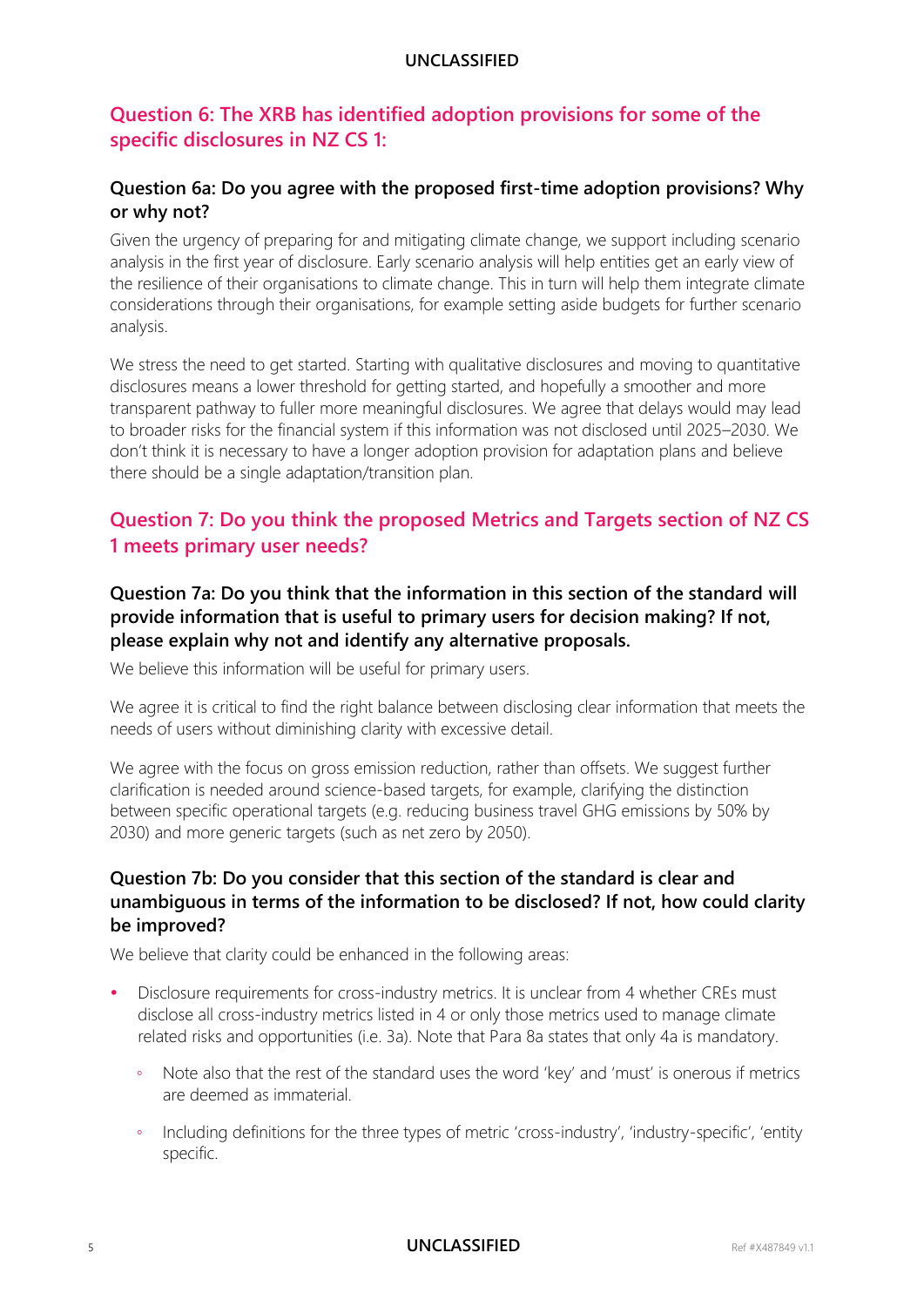Defining 'upstream' and 'downstream' outside of the 'value chain' definition.

### **Question 7c: Do you consider that this section of the standard is adequately comprehensive and achieves the right balance between prescriptiveness and principles-based disclosures? If not, what should be removed or added to achieve a better balance?**

On the balance of prescription vs principles, it might be useful to state that as standards and best practice becomes more defined, disclosures will become more prescriptive to allow for better comparability and accountability. The ability to self-define some metrics measures may create a lack of accountability, but given the data and resource limitations we don't see an alternative at the moment.

# **Question 8: We have not specified industry-specific metrics. The guidance will direct preparers where to look for industry-specific metrics. Do you believe this is reasonable or do you believe we should include a list of required metrics by industry? If so, do you believe we should use the TCFD recommendations or follow the TRWG prototype?**

Industry specific metrics are evolving and should be looked at as data, methodology and capacity develops.

It would be useful if the standards could be flexible enough to encompass this evolving landscape allowing for increased prescription in time to improve comparability and for us to benefit from international progression and consolidation. For example, although aligned, ISO standards require metrics to be presented in a different way to GHG Protocol and use different terminology - "Categories" instead of "Scope" which could cause inconsistency in reporting i.e. TCFD disclosure ("Scope") when referenced back to a CRE's inventory report ("Category").

# **Question 9: We will require disclosure of scope 3 value chain emissions as part of this standard. Are there areas (particularly in your scope 3 value chain) where there are impediments to measuring at present? If so, what are these areas and when do you think it might be possible to measure these areas?**

We support the inclusion of Scope 3 value chain emissions.

As acknowledged in the document, CREs may be limited by resource and expertise at the beginning, but unless it is mandated, CREs may have little incentive to dedicate resource and grow this area.

RBNZ currently reports operational scope 3 emissions with a limited assurance verification.

We note current limits on data availability for purchased goods and services. Domestically, these should improve with mandatory reporting and the Carbon Neutral Government Programme.

Several methods are available to calculate scope 3 emissions from purchased goods and services supplier-specific, industry average, spend-based, and hybrid. We started with spend-based method with the intention of shifting to hybrid and then supplier-specific over time and therefore we agree it is important to disclose methodology and assumptions.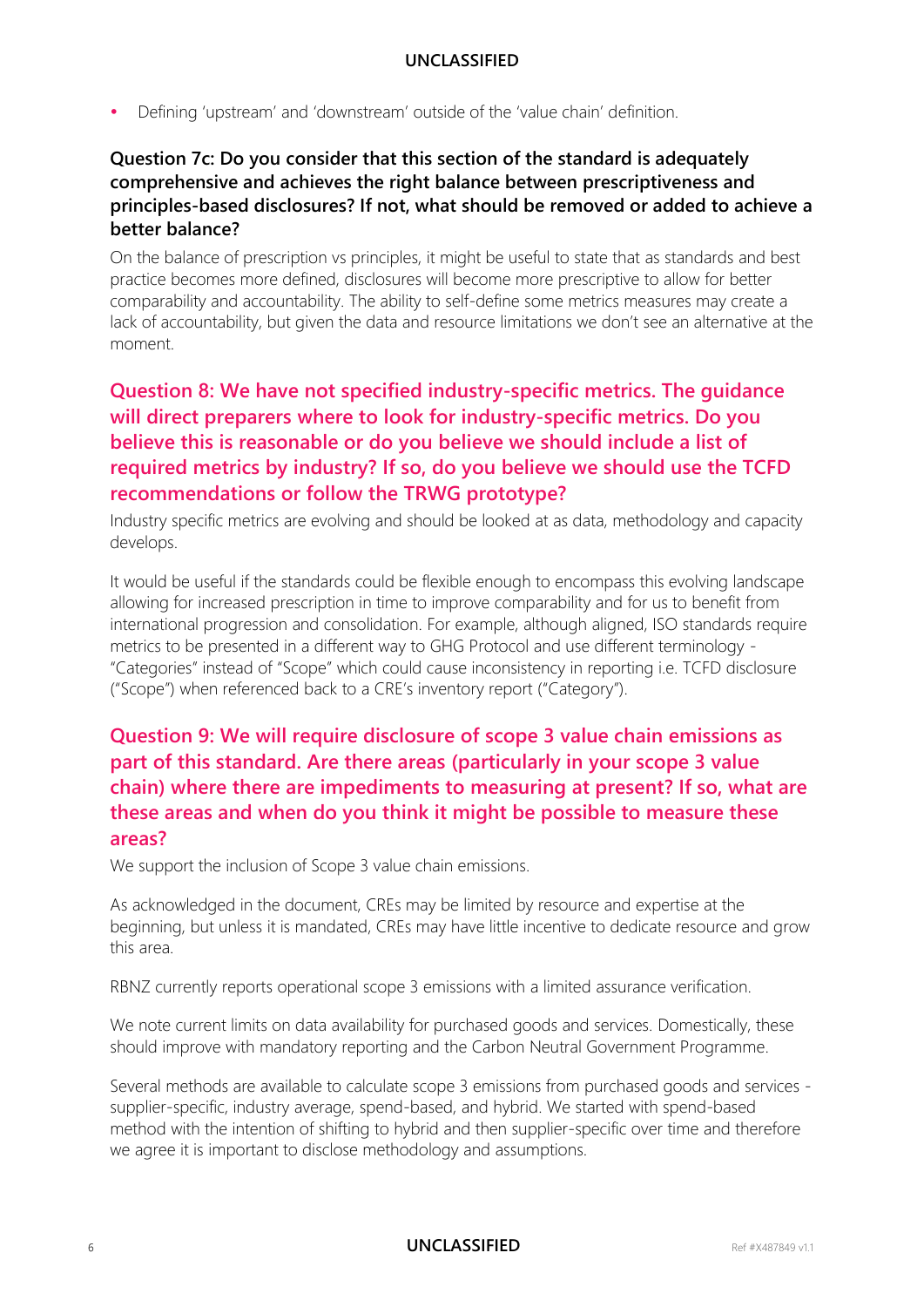Regarding financed emissions, it is useful that the document references the Standard for GHG Accounting for the Financial Industry. It would be helpful to include key themes of this standard into the XRB guidance because for financial institutions, financed emissions will make up almost the entirety of scope 3 emissions. Guidance is also required on whether XRB expects CREs to report on asset classes not yet defined in the Standard for GHG Accounting for the Financial Industry Standard, or whether CREs can exclude them until standards are developed further. We note there are standards for only six asset classes, and many assets are not yet covered by a standard. For example, the RBNZ holds almost exclusively fixed income assets, which are not yet defined by the Standard, so we have used measures from Bloomberg and S&P to understand our emissions in this area.

# **Question 10: Paragraphs 8, 9 and 10 contain specific requirements relating to the disclosure of GHG emissions to facilitate the conduct of assurance engagements in line with the requirement of section 461ZH of the Financial Markets Conduct Act. Do you have any observations or concerns about these proposed requirements?**

Other than providing clarity around mandatory disclosure requirement for cross-industry metrics (see Question 7b) we have no comments or concerns about the requirements proposed in 8, 9 and 10.

## **Question 11: Do you have any views on the defined terms as they are currently proposed?**

See above.

## **Question 12: The XRB has proposed not providing first-time adoption provisions for the Metrics and Targets section of NZ CS 1. Do you agree? Why or why not?**

We agree. Early use of metrics will help entities understand the degree climate change may impact their operations. This in turn will help entities integrate climate considerations through their organisations, for example in setting targets for energy efficiency.

CREs need to start reporting metrics. This means accepting that Year 1 data won't be perfect and data quality will improve over time. Verification not required until Year 2 with two levels of verification standards (reasonable for Scopes 1 & 2 and limited for Scope 3). Overall there is sufficient flexibility for improvements in data quality without providing 1st time adoption.

Further clarity on required levels of comparative information would be helpful. The draft guidance states that CREs do not need to provide comparative information in Year 1 but need to provide at least two years' comparative information in Year 2.

## **Question 13: The XRB proposes that the minimum level of assurance for GHG emissions be set at limited assurance. Do you agree?**

We agree with setting 'limited' assurance as the minimum level for greenhouse gases. 'Reasonable' assurance would be too much of a hurdle for many scope 3 emissions and the costs may outweigh the benefits.

It will be interesting how external financial auditors balance this 'limited' assurance with the requirement of 'reasonable assurance' for the balance of the financial statements. To help primary